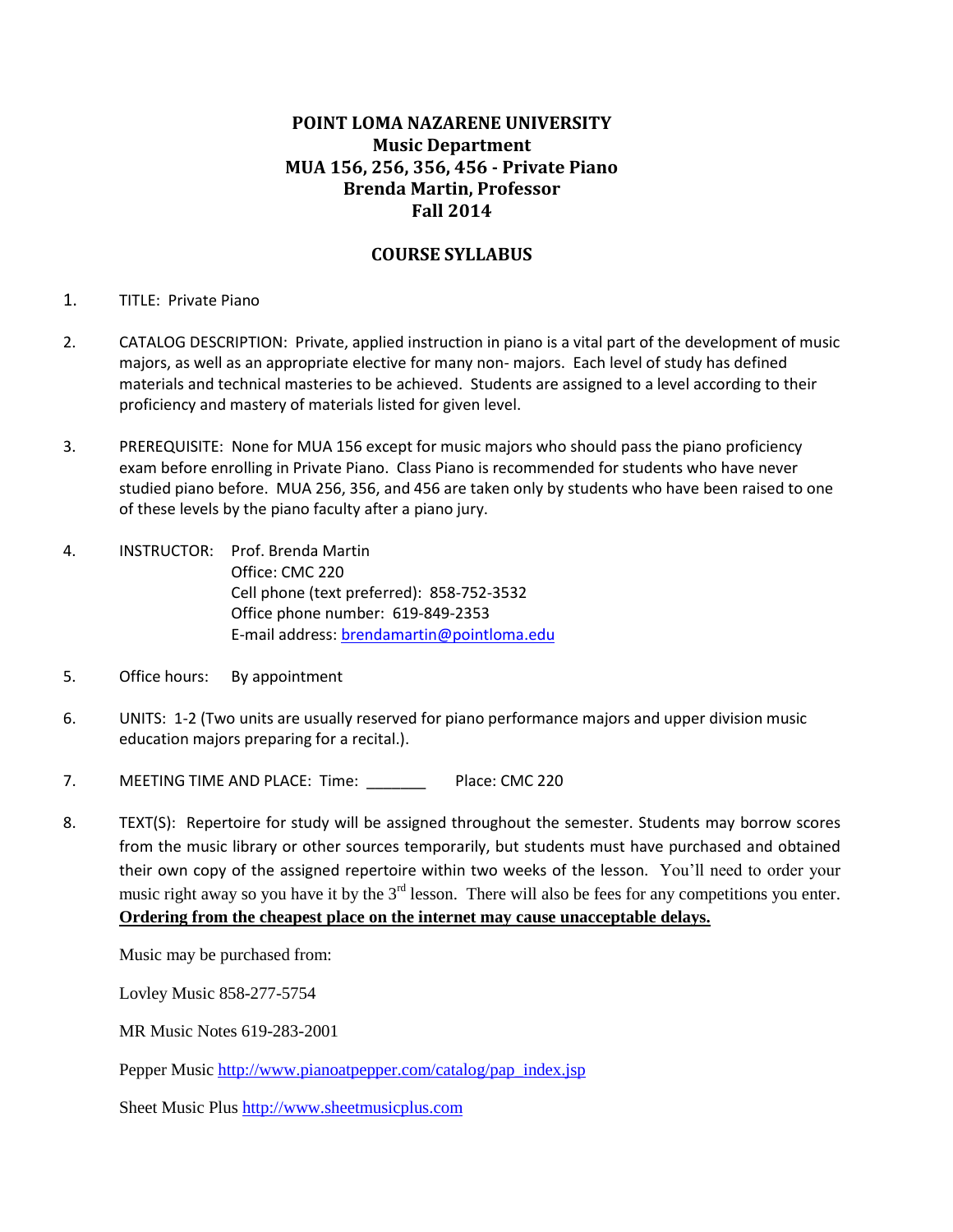- 9. OTHER MATERIALS NEEDED FOR CLASS: A metronome and a notebook for assignments.
- 10. POSITION OF COURSE IN COLLEGE CURRICULUM: Private piano is required of all piano performance majors, and is an option for meeting the private lesson requirement for other music majors. Private piano is also often taken as an elective course by music majors and by non-music majors desiring to continue developing their piano skills.
- 11. STUDENT LEARNING OUTCOMES: By the end of a semester of private lesson study, a successful piano student will
	- Attain mastery of technical exercises and etudes appropriate to the student's class level and degree program stipulated in the Music Student Handbook, as demonstrated by successful completion of the technique portion of the jury exam with a grade of "B" or better.
	- Cultivate technical and interpretive skills needed to perform repertoire from contrasting historical periods in accordance with the level and scope expectations (required number of pieces and duration) stipulated in the Music Student Handbook, as demonstrated by successful completion of the repertoire portion of the jury with a grade of "B" or better.
	- Develop performance skills, such as memorization and stage presentation, through the application of practice strategies and creative problem solving, as demonstrated by satisfactory performance participation in piano forum and department recitals; successful completion of the repertoire portion of the jury with a grade of "B" or better.

\*\*\*Students who are not required to perform a jury exam for the piano faculty will be evaluated for progress on technique assignments on an individual basis during both midterm and final exam weeks.

- 12. METHODS USED IN THE COURSE: Ordinarily lesson assignments will include new, continuing and review repertoire as well as technique and memorization assignments. Each week student progress will be evaluated and suggestions for improvement will be offered. A journal of daily practice must be kept on a Google Drive document shared by the student and the professor. Each week, the professor will put practice assignments on the document for the next lesson. The practice journal will be used to evaluate the effectiveness of the student's progress toward assigned objectives.
- 13. CLASS PREPARATION: Students studying for one unit of credit should practice six hours per week, six days per week. Students studying for two units of credit should practice twelve hours per week, six days per week. Piano performance majors will ordinarily find it necessary to spend additional time at the instrument in order to complete assignments satisfactorily. Practice rooms are available by checking out a key at the music office.
	- Students studying for one-unit will be required to memorize two pieces (or a total of 6 min.) during the semester. The first piece (or first 3 min.) must be memorized by lesson 8. The second piece (or last 3 min.) must be memorized by lesson 14. Additional repertoire will be studied as well. Students who are at a less advanced level will be required to learn (with music) a number of pieces in addition to the memorized pieces in order to advance their reading and technical skills. \*NOTE for piano emphasis majors: The length of the pieces required for your piano jury must add up to the required number of minutes for that level (see attached jury requirement sheet), and so will be more than 6 minutes.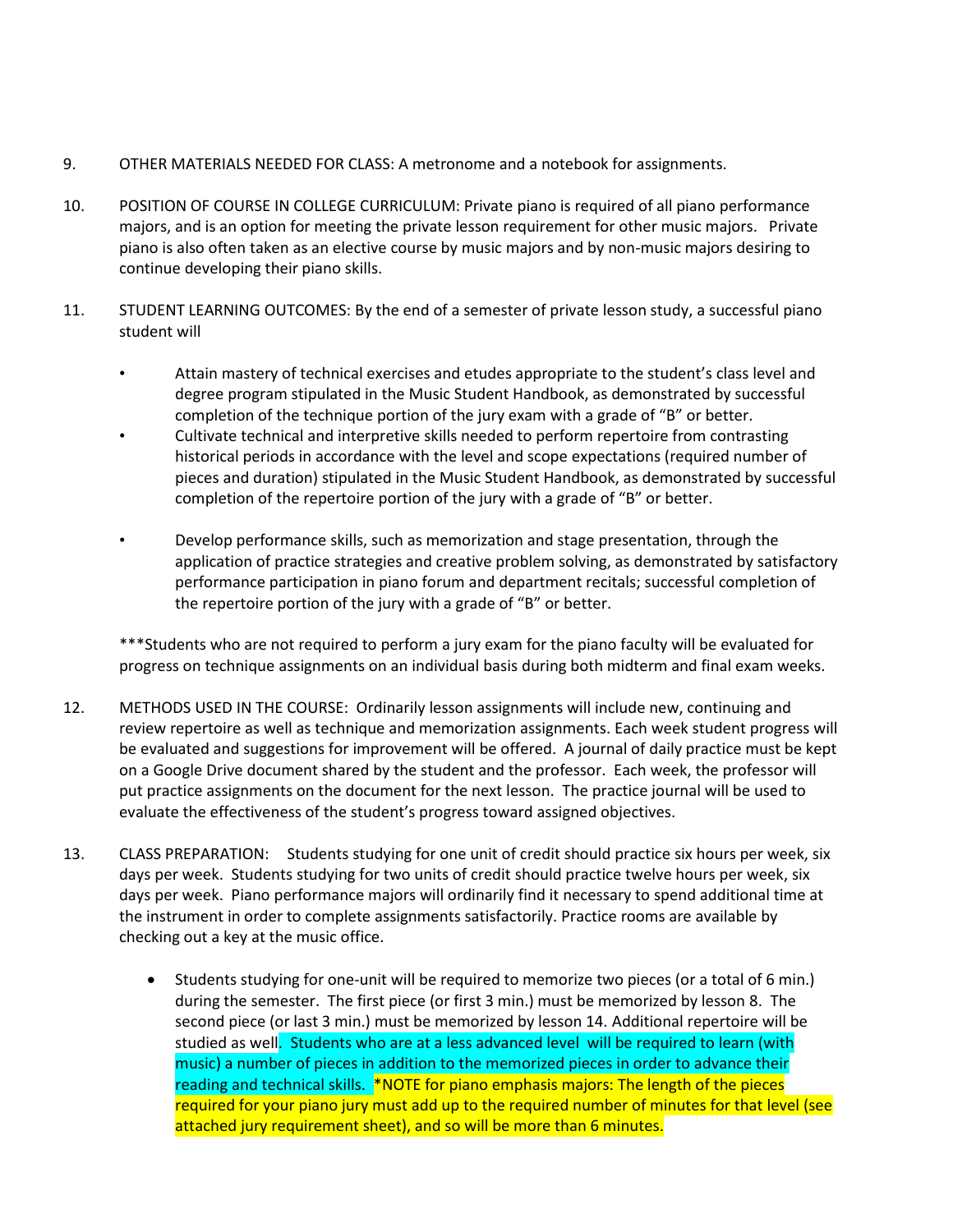- Students studying for two units will be required to prepare additional repertoire throughout the semester, and will have longer jury exams as well. These students will are expected to follow a similar schedule of memorization with approximately half of their repertoire prepared by the mid-semester grading deadline.
- 14. PIANO FORUM: 8-10 piano forums will be held during the semester to enable students to perform, receive coaching, and hear others perform. The required forums are held every Monday from 4-5 (except when there are student recitals). \*See attached student recital and forum schedule.
	- Music majors whose primary performance area is piano must attend 7 piano forums. Other students must attend 3 forums.
	- Attendance at the **ENTIRE CLASS** is required, unless you have a conflicting class that you have cleared in advance with your professor.
	- Music majors with a piano emphasis must perform on at least *one* piano forum (in addition to attending and performing on all studio forums). Non-music majors must perform on at least *two* \*studio forums (but must attend *all three* studio forums).
	- Missing two of the required number of forums counts as a missed lesson, missing four of the required forums counts as two missed lessons, and missing six counts as three missed lessons.

## 15. PERFORMANCE REQUIREMENTS:

- Music majors with a piano emphasis are required to perform in at least one student recital per semester and one piano forum per semester.
- Three \*studio forums will be held during the semester (where the studios meet separately). All students in my studio *must a*ttend and perform on these forums.
- A final studio forum (required) for my students will be held at my home, 3787 Belford Street, San Diego, CA 92111 on Saturday, December \_\_\_\_\_ at \_\_\_\_\_. All students must perform at least one memorized piece on this forum. Music majors with a piano emphasis must perform **all** jury repertoire on this forum.
- 16. COMPETITION: Piano performance majors who are sophomores or above MUST participate in a competition this semester unless this is your first semester of study in this studio. Other music majors whose primary area in piano may elect to perform in a competition or to complete the community service requirement.
	- Community service This requirement requires  $\frac{1}{2}$  day of community service in a music teacher event this semester unless you compete in a competition. Please plan two weeks in advance. Do not call the organizer the day before the event and expect to be accommodated; this is not professional and does not reflect the values of our PLNU community. Several possibilities are listed below: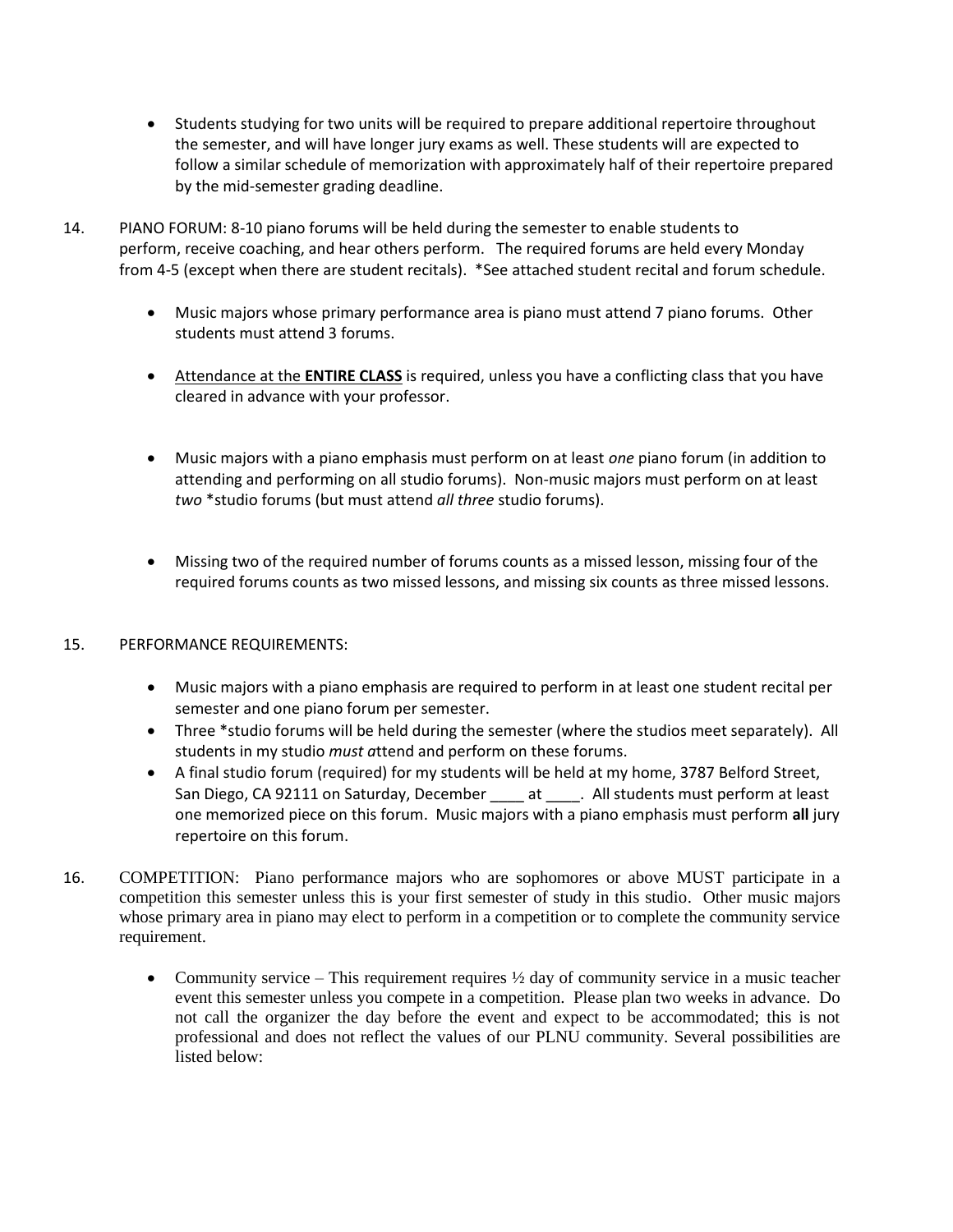**Sunday, October 5, 1-5 pm, Fall Performance Contest/**

**Concerto Competition; YY Arts Center - 10710 Thornmint Road, San Diego, CA 92127. pplication deadline: September 20 (Postmark)**

**Chair: Lu-Yan Guo: (858) 486-2487 / LuYan.Guo@yahoo.com**

**Saturday, October 11, 10-12:30,Ensemble Auditions, Greene Music,**

**Application deadline: September 11 (Postmark), Chair: Tim Broadway: (619) 542-0120 / timbroadway@mac.com, Saturday, October 11, 10:30-4:30**

**Fall Pop Music Festival, Escondido Public Library, Turrentine Room, Application deadline: September 24 (Postmark), Chairs: Tim & Sally Sumner: (619) 267-3880 / (619) 760-3391 / sumnersmusic@cox.net, Saturday, November 1, 9 am - 5 pm**

**Popular Music Festival, Grossmont College, Chair: Anna Robitaille,**

**anna@missionhillsmusic.org, Saturday and Sunday, Nov. 15 and 16**

**Piano Auditions, Application deadline: October 15, Chair: Rowena Asuncion: (858) 964-8377 / rtfasuncion@san.rr.com**

**AND**

**Duet Festival, Application deadline: October 15, Chair: Young Robbins: (760) 721-0575 / YLRobbins@hotmail.com, Both events held at Museum of Making Music, Carlsbad, Saturday, November 22, 9 am - 5 pm**

**Honors Auditions/Contemporary Music Festival, University of San Diego, Application deadline: October 15, Chairs: Susan & George Fee: (619) 295-0167 / sdfee@cox.net**

**Sonata Contest, SDSU, Application deadline: Nov. 24, Chair: Lori Vickers and Jane Bastien (jsbastien@aol.com or lbastienv@aol.com), Saturday, December 13**

- 17. JURY REQUIREMENTS: Music majors with a piano emphasis, students on a piano scholarship, and anyone wishing to advance a level MUST take a jury every semester. See attached sheet for jury requirements. The jury will count \_\_\_\_\_\_\_\_\_ of the final grade.
- 18. EVALUATION: A weekly grade for lessons will be recorded on the basis of successful completion of the weekly objectives. While evaluation of a student's work in private piano is necessarily somewhat subjective, the following criteria will be used to establish the semester grade for the course:
	- student's attendance at lessons
	- filling out online practice journals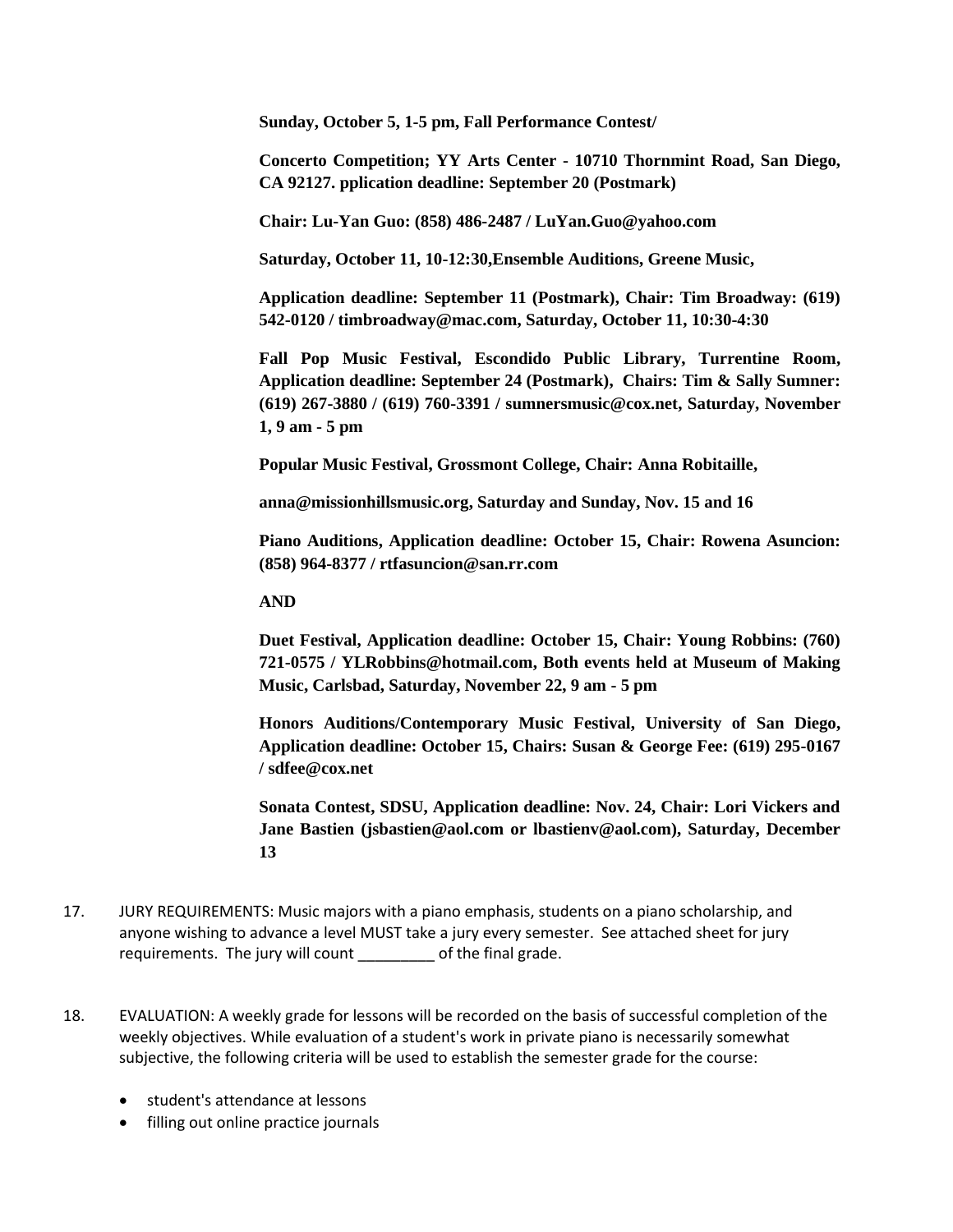- adequate preparation of lesson assignments
- appropriate participation at piano forum and studio classes
- complete memorization of at least one work from the student's jury repertoire prior to the midterm grading deadline
- performance of all required recitals and exams

\*Music majors whose primary performing area is piano and non-majors who have a scholarship for piano study are required to take a jury at the end of each term according to the requirements in the catalog.

- 19. *Attendance* **-** Attendance, as is obvious by the grading criteria above, is very important in private piano. According to the *Catalog*, whenever the number of accumulated absences in a class, for any cause, exceeds ten percent of the total number of class meetings, the faculty member has the option of filing a written report to the Vice Provost for Academic Administration which may result in de-enrollment, pending any resolution of the excessive absences between the faculty member and the student. If more than 20 percent of the total number of class meetings is reported as missed (three weeks or longer in a semester-long course), the faculty member or Vice Provost for Academic Administration may initiate the student's de-enrollment from the course without advance notice to the student. For full details, see: [http://catalog.pointloma.edu/content.php?catoid=8&navoid=864#Class\\_Attendance](http://catalog.pointloma.edu/content.php?catoid=8&navoid=864%23Class_Attendance)
	- o Based on information above, here is a summary of what counts as absences:
		- $3$  tardies  $= 1$  absence
		- $\blacksquare$  missing piano forum
		- $\blacksquare$  missing your community service opportunity or competition
		- $\blacksquare$  missing a required student recital performance
	- o You will **not** be penalized for the first absence; this allows for a sick day or personal day (I suggest saving this absence just in case you do get sick).
	- o If you are absent twice (two weeks of lessons) or have the equivalent of 2 absences (see forum, volunteer and performance guidelines above), you'll lose one letter grade
	- o If you are absent 3 times (3 weeks of lessons or the equivalent), you'll lose 2 letter grades.
- 20. MAKE-UP POLICY: Missed lessons will be made up only if due to illness and if the professor is notified in advance. Only one lesson will be made up per semester, unless I have to miss your lesson. Unexcused absences (for any reason other than illness or family emergency) will not be made up. Students may change lesson times with another student for a week they need to miss.
- 21. RECITALS: Students are encouraged to attend recitals on-campus which are sponsored by the music department. Check the bulletin boards in the hallways for details. You may also check the school's departmental website for a schedule of events. Recital attendance (12 per semester) is required of music majors.Each music major must perform on at least *one* student recital once per semester in their major performing area.
- 22. GRADING: The following percentage scale will be used in figuring grades:

 $93-100% = A$ 

.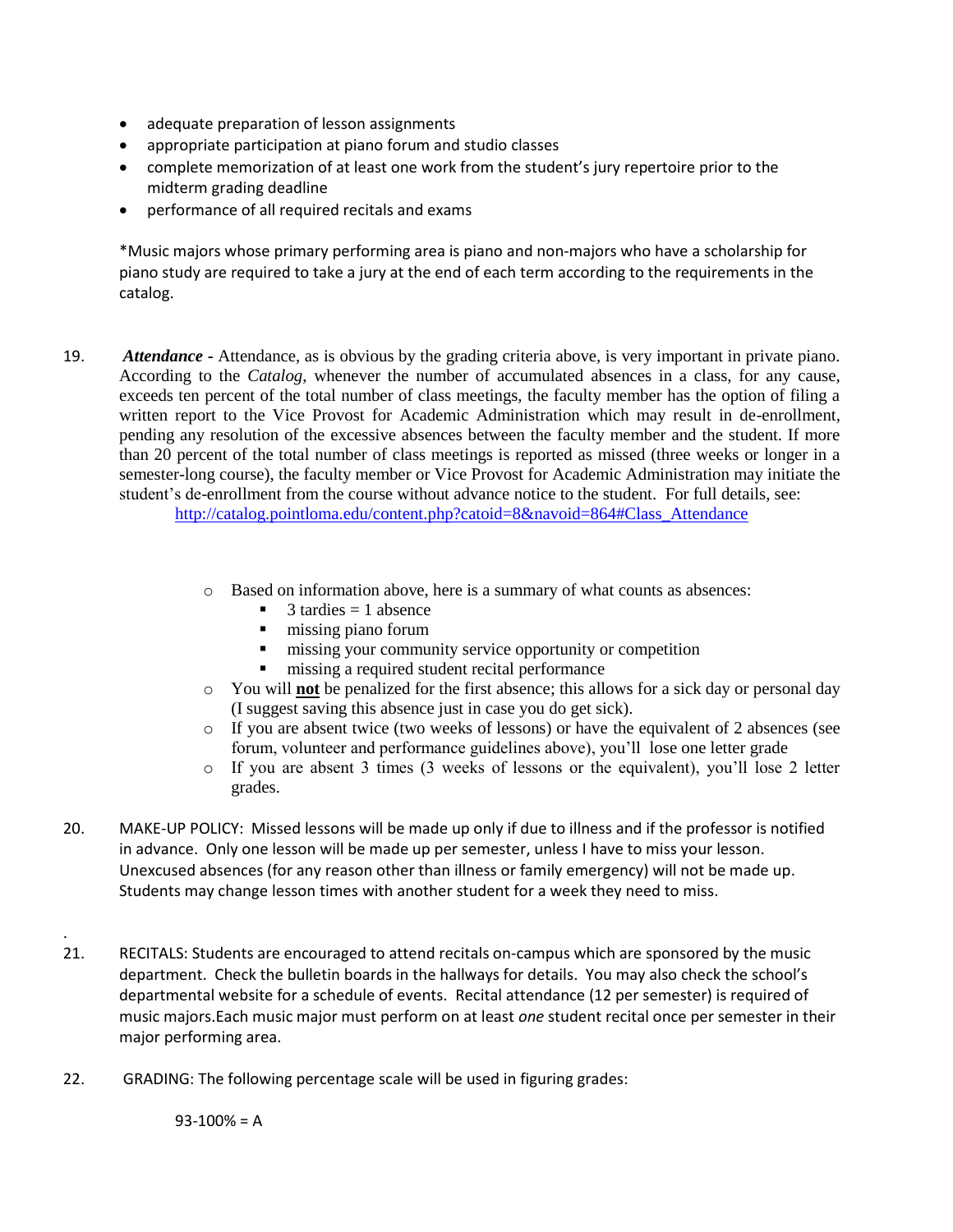$90-92% = A$  $87-89% = B+$  $83-86% = B$  $80 - 82\% = B$ 77-79% = C+  $73 - 78\% = C$  $70 - 72\% = C$  $67-69\% = D+$  $63-66% = D$  $60-62\% = D$  $0-59% = F$ 

The final course grade will be based upon these factors:

- Weekly Assignment Grades, including submission of practice journals, attendance
- Required Attendance and Performance at Piano Forum, Student Recital, and Final Studio Recital
- Community Service or participation in a competition
- Improvement
- Semester Jury Exam Grade (average of piano faculty grades for performance exam) This applies to music majors with a piano emphasis only.

The final grade assigned by the instructor must be no more than one grade higher or lower than that assigned by the jury. **JURY EXAMS ARE SCHEDULED FOR MONDAY OF FINALS WEEK. MUSIC MAJORS MUST TAKE A JURY TO PASS THE CLASS.** \*Jury repertoire and technique expectations for music majors with a piano emphasis are listed in the Music Student Handbook. These guidelines are listed by class level and the number of registration units.

- 23. ACADEMIC ACCOMMODATIONS. All students are expected to meet the standards for this course as set by the instructor. However, students with learning disabilities who may need accommodations should discuss options with the instructor during the first two weeks of class and provide approved documentation and verification of need. The Academic Support Center is available to students for a variety of tutorial needs.
- 24. FERPA POLICY: In compliance with federal law, neither PLNU student ID nor social security number should be used in publically posted grades or returned sets of assignments without student written permission. This class will meet the federal requirements by (each faculty member choose one strategy to use: distributing all grades and papers individually; requesting and filing written student permission; or assigning each student a unique class ID number not identifiable on the alphabetic roster.). Also in compliance with FERPA, you will be the only person given information about your progress in this class unless you have designated others to receive it in the "Information Release" section of the student portal. See Policy Statements in the undergraduate student catalog